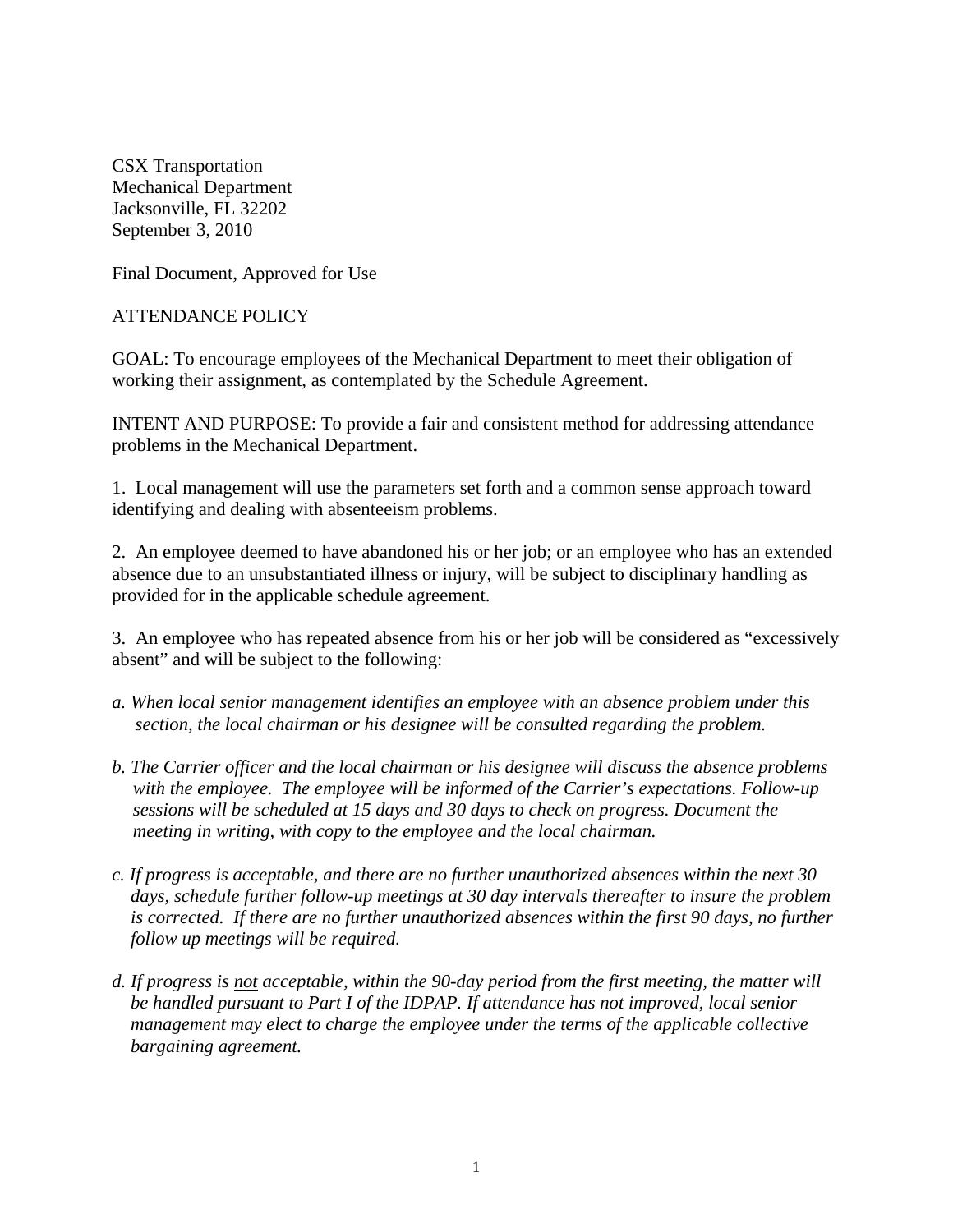Note 1: The manager may offer Employee Assistance Counseling at any time, if deemed appropriate, without prejudice to whatever other handling may be necessary.

Note 2: Labor leader participation in handling of discipline issues will not be referred to during any disciplinary hearing or other formal record of handling.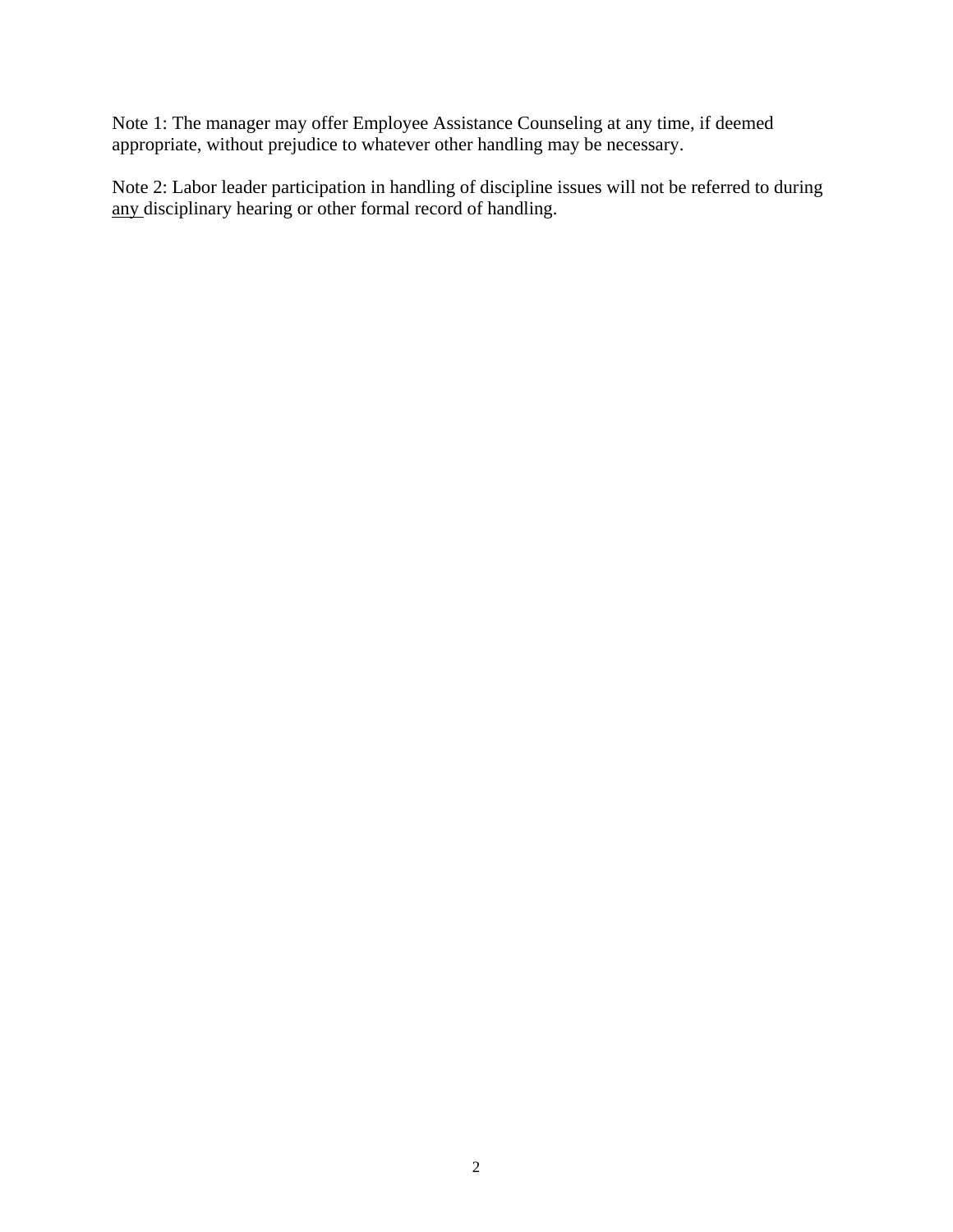#### **Mechanical Department Attendance Policy Handling Flow Chart**



**Note 1:** The manager may offer Employee Assistance Counseling at any time, if deemed appropriate, without prejudice to whatever other handling may be necessary.

**Note 2:** Labor leader participation in handling of discipline issues will not be referred to during any disciplinary hearing or other formal record of handling.

**Note 3:** An employee deemed to have abandoned (absent without permission) his or her job; or an employee who has an extended absence due to an unsubstantiated illness or injury, will be subject to disciplinary handling as provided for in the applicable schedule agreement.

**Note 4:** Management may elect to offer IDPAP Part I or issue charges when an employee has not demonstrated acceptable progress during a follow-up or if the employee had previous handling for absenteeism problems.

09-03-2010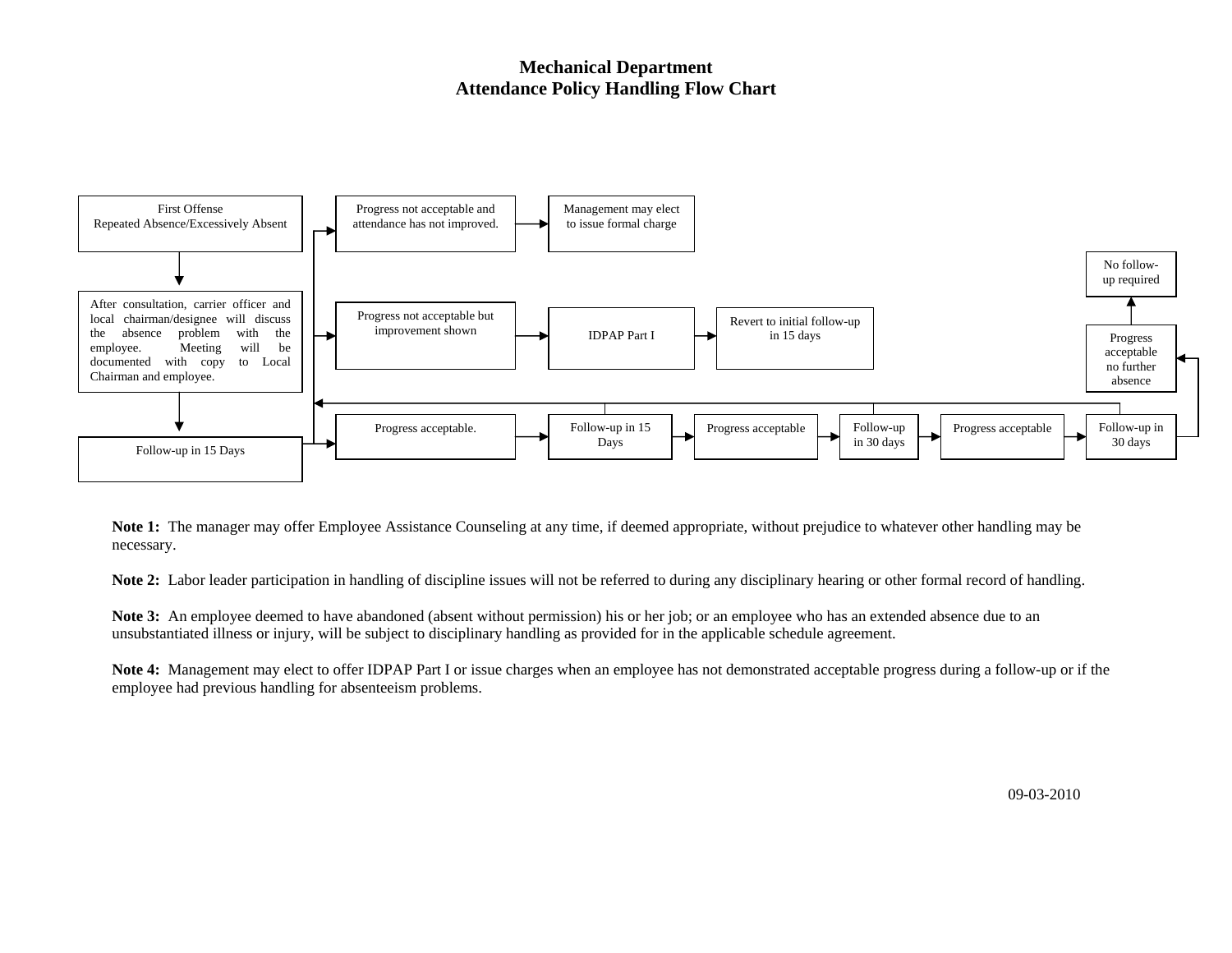### **Sample letter to document discussion with employee under attendance policy**

(Date)

(Name of Employee) (Address)

Subject: Attendance Discussion

Dear Mr. \_\_\_\_\_\_\_\_\_\_\_\_\_\_\_:

This refers to our discussion on \_\_\_\_\_\_\_\_\_\_\_\_\_\_\_\_\_\_\_\_\_\_\_\_\_\_\_\_\_ relative to your attendance record (copy attached) and the Carrier's expectation that employees meet their obligation of working their assignment, as contemplated by the Schedule Agreement.

Also attached for your information, is a copy of the Mechanical Department Attendance Policy. In accordance with the policy, a follow-up session will be scheduled for \_\_\_\_\_\_\_\_\_\_\_\_\_\_\_\_\_\_\_at \_\_\_\_\_\_\_\_\_\_\_\_\_\_\_\_\_\_\_\_\_\_\_\_\_\_\_\_\_. If progress is acceptable, several additional follow-up meetings will be scheduled during the next 90 days to ensure that a satisfactory attendance record is maintained. If there are no further unauthorized absences within the first 90 days, no further follow-up meetings will be required.

Sincerely,

(Supervisor)

cc: Local Chairman